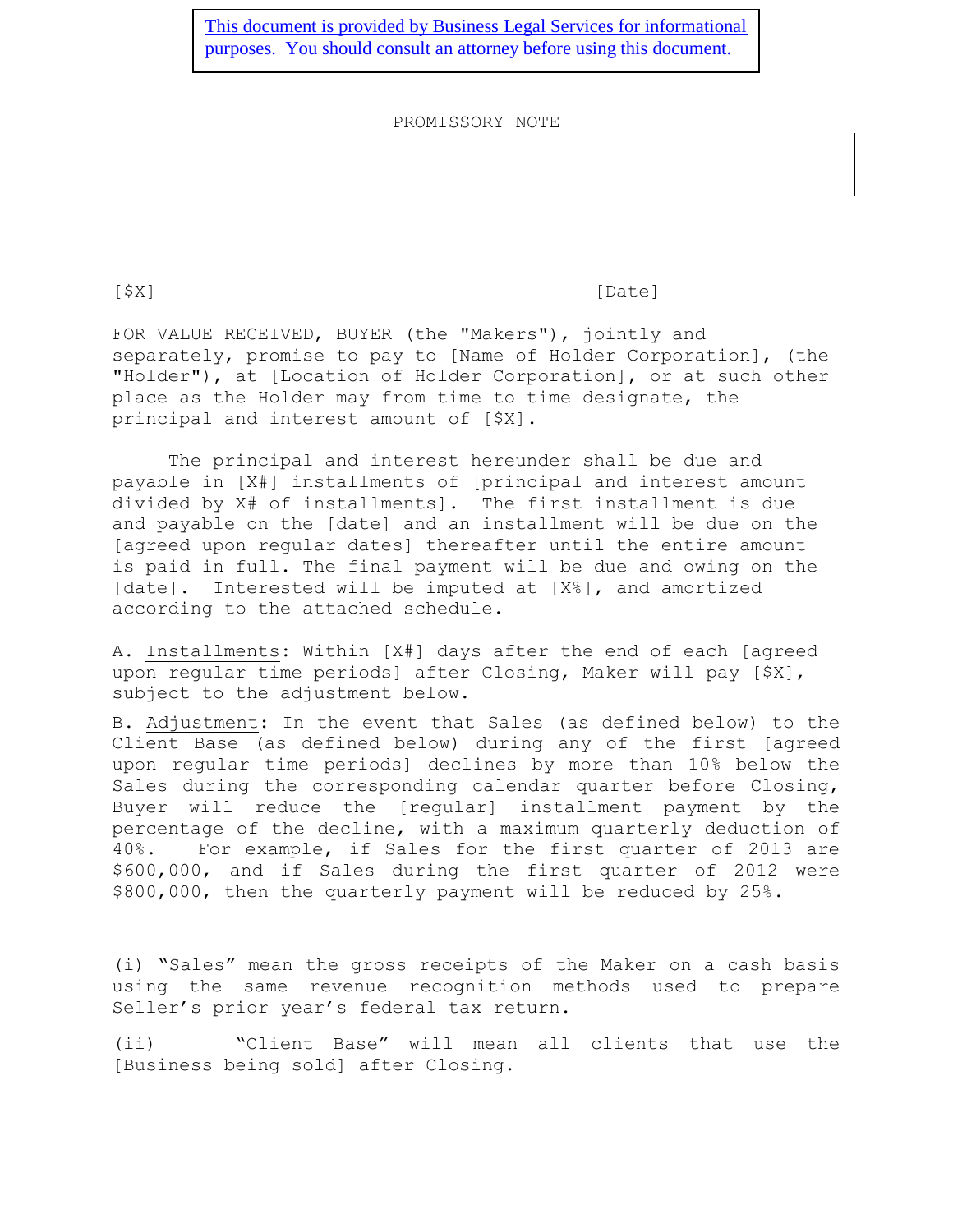True-Up: In the event that Maker has made any adjustment as set forth in the Adjustment above, then, within 25 days after the first anniversary of Closing, Maker shall pay Holder the difference, if any, between; (i) the amount that would have been paid to Holder if said adjustment had been made only at the end of the first year after Closing, and (ii) the amount that Maker has paid Holder. For example, if Sales for 2013 are \$2,700,000, and if Sales for 2012 were \$3,000,000, then the annual payment would have not been reduced because the decline was not more than 10%; and if the actual individual four quarterly payments reductions total \$10,000, Maker shall pay Holder \$10,000 under this paragraph.

There will be no prepayment of the Note.

This Note evidences a purchase money loan advanced by the Holder to the Makers with respect to the purchase by the Makers of the business and certain assets of the Holder pursuant to the Sale of Assets Agreement dated as of [date] among the Makers, the Holder, and the stockholders of the Holder (the "Sale of Assets Agreement").

 Makers hereby grant to Holder, pursuant to the Virginia Uniform Commercial Code, a security interest in all Tangible Assets described in Schedule 2 A(6) attached hereto, accounts, contract rights, instruments, money, documents, general intangibles and all proceeds, products, replacements, additions, substitutions, renewals and accession of any of the foregoing, which security interest shall secure Makers' performance under this Agreement (including payment of the Note) pursuant to the terms and conditions of this Agreement and such Note. This Agreement shall be deemed to constitute a security agreement with respect to such security interest. At the request of Holder, Makers will join in executing (or will execute, as appropriate) a financing statement, and all other instruments reasonably deemed necessary by Holder, in form(s) reasonably satisfactory to Holder, and Makers will pay the cost of the filing fee for such statement.

(ii) Makers agree not to sell, lease or otherwise dispose of such Tangible Assets without the consent of Holders until this security agreement and the debts secured hereby have been fully satisfied. Maker further agrees to insure such Tangible Assets against such casualties and in such amounts as Holders reasonably shall require, and such insurance shall be for the benefit of Purchaser and Seller as their interests may appear.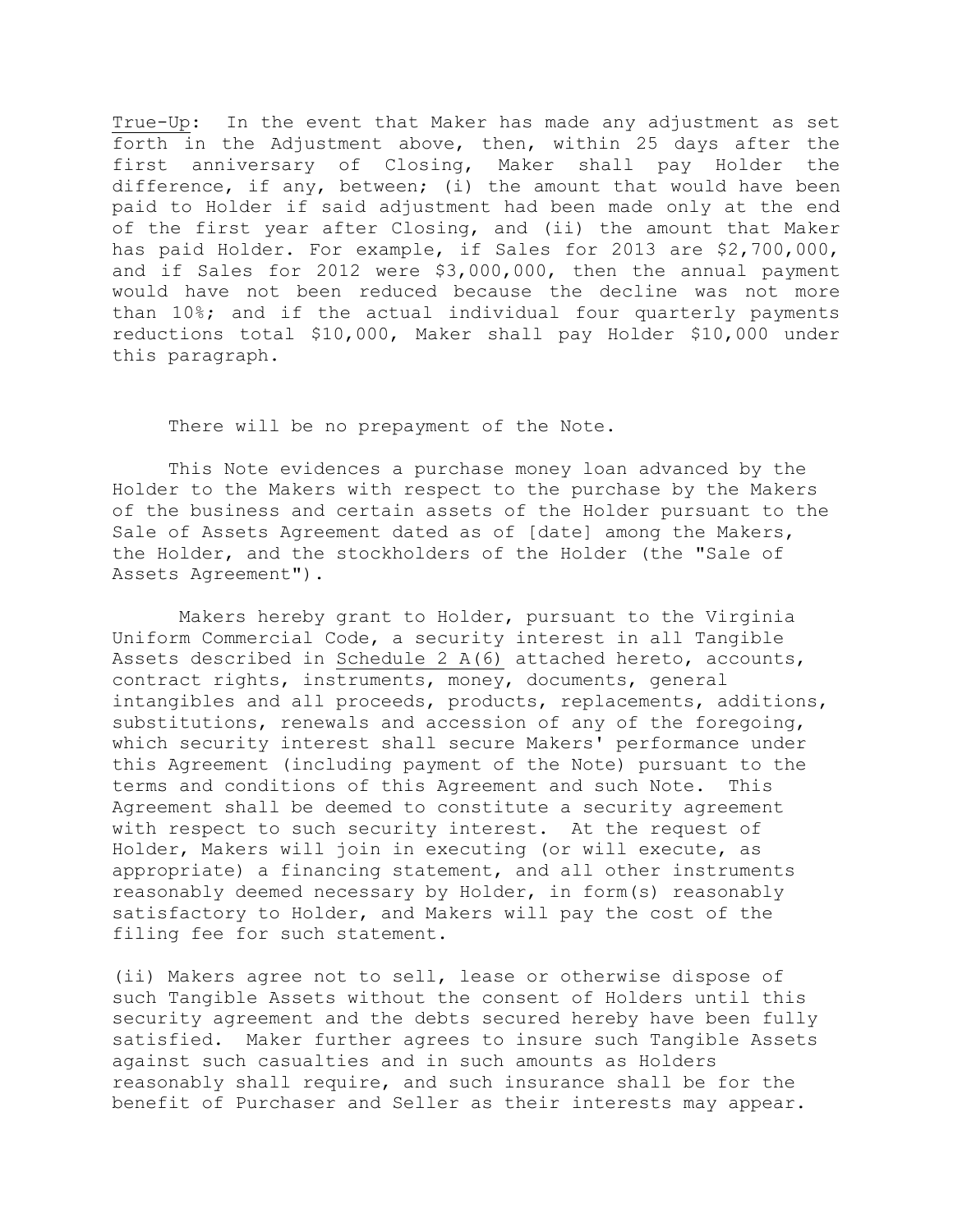Makers shall pay promptly when due all taxes and assessments levied on such Tangible Assets or on the use and operation thereof. Makers shall keep such Tangible Assets in good order and repair and shall not waste or destroy such Tangible Assets.

Payment of this Note is secured by certain assets (the "Collateral") so transferred pursuant to the Sale of Assets Agreement, which agreement shall be deemed to constitute a security agreement with respect thereto, and is subject to applicable terms and conditions thereof. Maker agrees to sign the necessary financing statements in order to perfect the security agreement.

If the Holder has not received the full amount of any payment by the [agreed upon regular time period], Makers shall pay a late charge to the Holder. The amount of the late charge will be [X%] of the overdue payment.

Upon the occurrence of any default in the payment of any installment of principal or interest when due, which default shall continue for a period of 5 days, the entire principal and interest amount hereof may be accelerated and become due and payable at the option of the Holder. And from the date of default, interest will be accrued on the balance at X%, plus legal fees and costs to collect.

Also, this Note will be in default and the full amount of the Note and charges shall become due and payable immediately, at the election of the Holder, upon the happening of any of the following events:

1. Assignment of this Note by the Makers without the written permission of the Holder.

2. Sale of the Tangible Assets without the written consent of the Holder.

3. Transfer of Makers' interest in the business without the written consent of the Holder.

The Makers hereby waive notice of default, demand, and presentment.

In addition thereto the Holder shall be entitled to exercise any one or more of the rights and remedies exercisable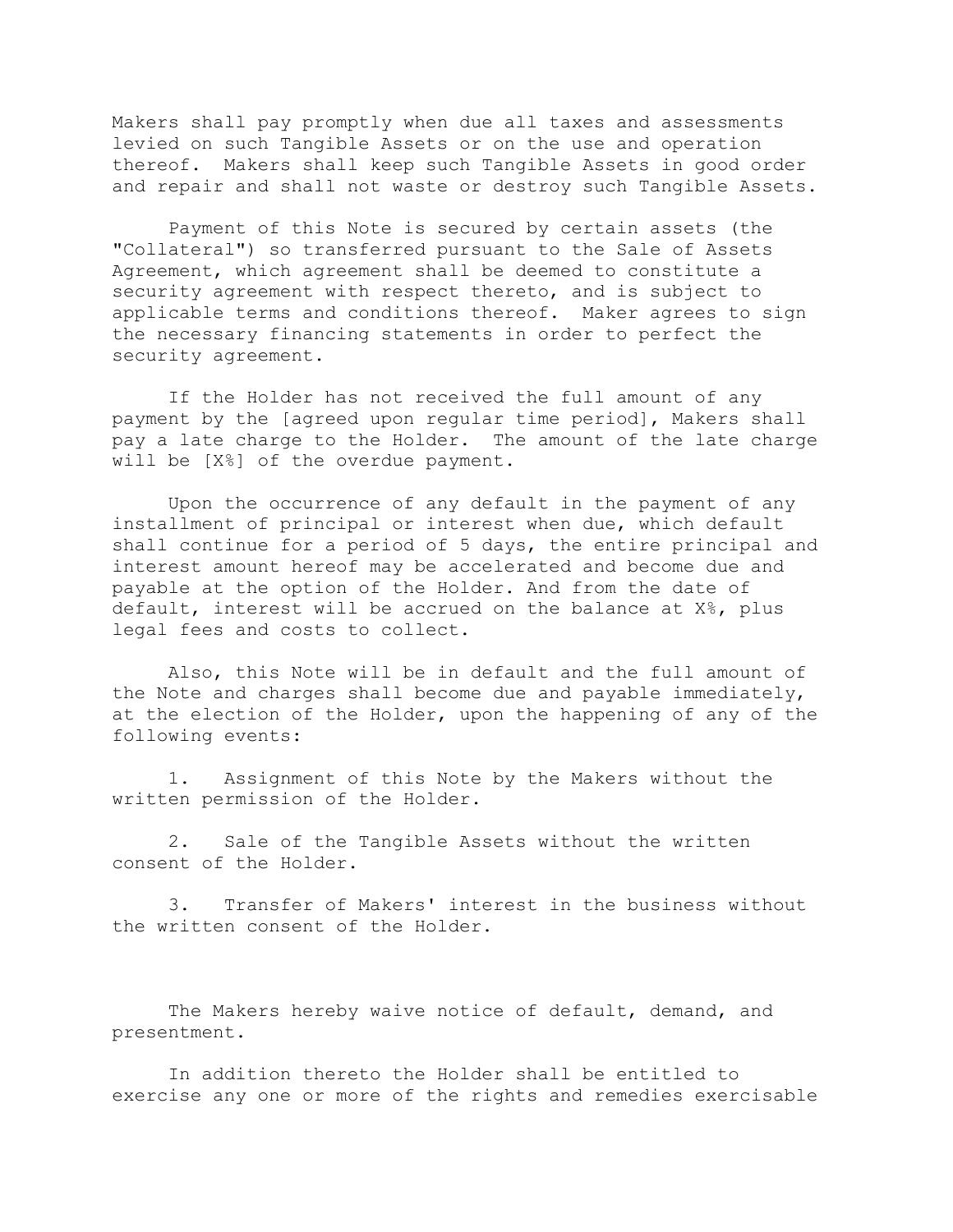by the Holder provided by applicable law. Failure to exercise such option or to pursue such other remedies shall not constitute a waiver of such option or such other remedies or of the right to exercise any of the same in the event of any subsequent default hereunder.

The Holder may, upon the occurrence of any such Default hereunder, have resort to the Collateral given as security for this Note in any order, and may sell and dispose of such Collateral in whole or in part, at any time or from time to time, with no requirement on the part of the Holder of this Note to marshal assets. The Holder shall not be required to preserve any rights in such Collateral as against prior parties. In the event that the Holder is required to give notice of any intended disposition of the Collateral, five days' notice given by mail or telegraph to the last known address of Makers shall be deemed to be reasonable notice.

The Makers promise to pay all reasonable costs and expenses (including without limitation reasonable attorneys' fees and disbursements) incurred in connection with the collection hereof or in the protection or realization of the Collateral given as security for the repayment hereof, and to perform each and every covenant or agreement to be performed by the Makers under this Note, the Sale of Assets Agreement and any other instrument evidencing or securing the obligation represented by this Note.

No single or partial exercise by the Holder of any right hereunder, under the Sale of Assets Agreement, or under any other agreement pertaining hereto, shall preclude any other or further exercise thereof or the exercise of any other rights. No delay or omission on the part of the Holder in exercising any right hereunder shall operate as a waiver of such right or of any other right under this Note.

No provision of this Note is waived unless in writing.

This Note shall be governed by and construed under and in accordance with the laws of Virginia and the venue shall be Arlington County.

IN WITNESS WHEREOF, the undersigned has duly executed this Note as of the day and year first hereinabove set forth.

[Name of Holder Corporation]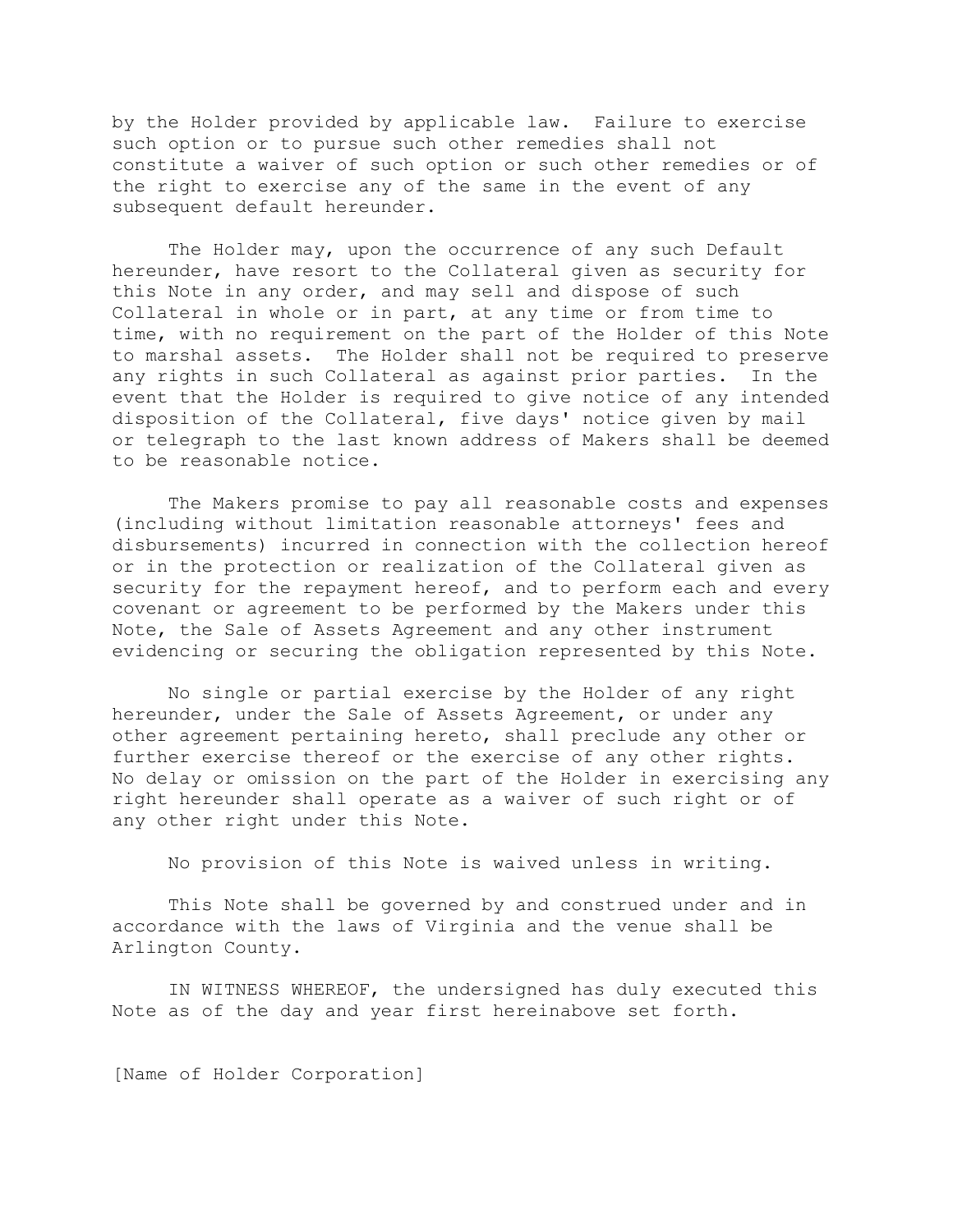By [Name of Holder Corporation Representative]

## GUARANTEE

In consideration of the sale of the business to [Name of Buyer] in which we have an ownership interest we hereby do guarantee the payment of the above note and should the Maker default, we agree to assume the liability of the Maker on the same terms and conditions.

1. In the event of any default in the performance of any of the Maker's obligations in strict accordance with the terms of the Lease, the Guarantors shall forthwith perform, or cause to be performed, such obligations.

2. The obligations of the Guarantors under this Guarantee apply to all obligations that arise during or with respect to the Promissory Note.

3. In the event of any default in the performance of any of the Maker's obligations in strict accordance with the terms of the Promissory Note, the Guarantors shall forthwith perform, or cause to be performed, such obligations.

4. The benefit of the Guarantors' obligations under this Guarantee may be assigned by the Holder, and will benefit, and be enforceable by, the successors and assigns of the Holder.

5. The obligations of each person constituting the Guarantors shall be joint and several. This Guarantee may be enforced against any such person separately, or against some or all such persons jointly. The Holder may, without affecting the obligations or liabilities of any remaining Guarantors, release